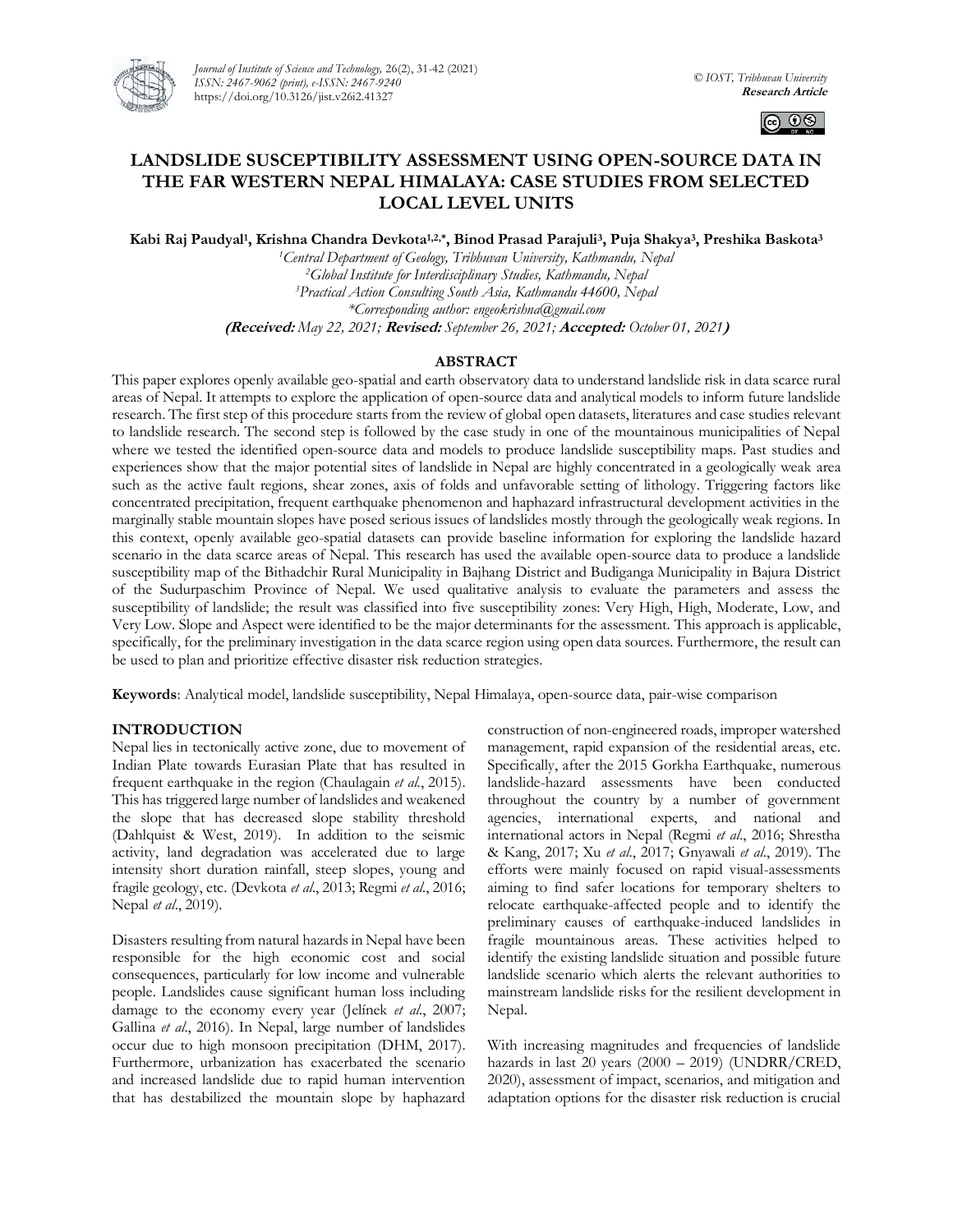for exposed vulnerable communities in mountainous countries like Nepal. High-resolution remote sensing technology is vital in an effective disaster risk reduction, however, the technology is limited and expensive to be adopted by developing countries for effective assessment and response to disaster (Malgwi *et al*., 2020). Therefore, identification and application of open-source geo-spatial data for the assessment of landslide susceptibility of the data-scarce remote area of Nepal is vital. Furthermore, understanding of disaster is critical, specifically, in developing countries with limited coping capacity (UNDRR, 2019).

Landslide study and mitigation efforts requires proper assessment and identification of high-risk areas from several aspects (Budha *et al*., 2016; Ambrosi *et al*., 2018; Jharendra *et al*., 2018; Timalsina & Paudyal, 2018; Meena *et al*., 2021). Ghimire (2010) and Dahal *et al*. (2012) assessed the regional distribution pattern of the landslide hazard and evaluated the susceptible areas in Siwalik hills. After the 2015 Gorkha Earthquake, researchers (Collins & Jibson, 2015; Roback *et al*., 2018) have explored and investigated the spatial distribution and its topographic characteristics of earthquake triggered landslides. Different approaches has been used to understand the landslides in Nepal, such as direct geomorphological mapping (Hearn, 1993; Weidinger *et al*., 1996), heuristic (Bijukchhen *et al*., 2012; Regmi *et al*., 2021) approaches, and data driven (Dahal *et al*., 2008; Kayastha *et al*., 2013a; Meena *et al*., 2019) approaches.

Landslide susceptibility is defined as the spatially-varying and time-independent likelihood of landslides occurrence in the area of interest (Brabb, 1985; Reichenbach *et al*., 2018; Psomiadis *et al*., 2020). Landslides susceptibility assessment (LSM) can be categorized into three basic methods: knowledge driven (expert opinion based), data driven (statistical analysis of historical landslides data) and physically based (numerical modelling of slope stability) (Corominas *et al*., 2014). For larger areas with large number of landslide occurrence, data driven methods of LSM are useful, and for detailed site-specific study, physically based methods are useful that employs high resolution geotechnical and hydrological (Mergili *et al*., 2014). In knowledge driven method, the landslide conditioning factors are identified by the experts, and each factor are ranked or scored qualitatively to identify the importance of individual factor on the occurrence of landslide (Kaur *et al*., 2018; Sur *et al*., 2021) and thus the success of this method is dependent on the expert knowledge (Westen *et al*., 2003; Sur *et al*., 2020). Although data driven models using machine learning and physically based models in GIS are popular, they have limited applicability in data scarce areas like remote locations of Nepal. Especially at locations which have complex geo-tectonic setting and small number of active landsides, a knowledge driven or heuristic method of LSM captures the complex non-linear relationship between landslide conditioning factors and landslide susceptibility (Ruff & Czurda, 2008; Kaur *et al*., 2018).



**Figure 1. Location map of the study area**

Nepal's geography is characterized by rugged mountains, remote and dispersed hilly settlements. Data on landslide locations is rarely recorded unless it causes a fatal event (Froude & Petley, 2018), mainly because of limited funding. Thus, event-based landslide inventory or high-resolution hydro-geological data is often unavailable in Nepal. The limited availability of data, especially in remote locations like western and far western districts of Nepal, makes it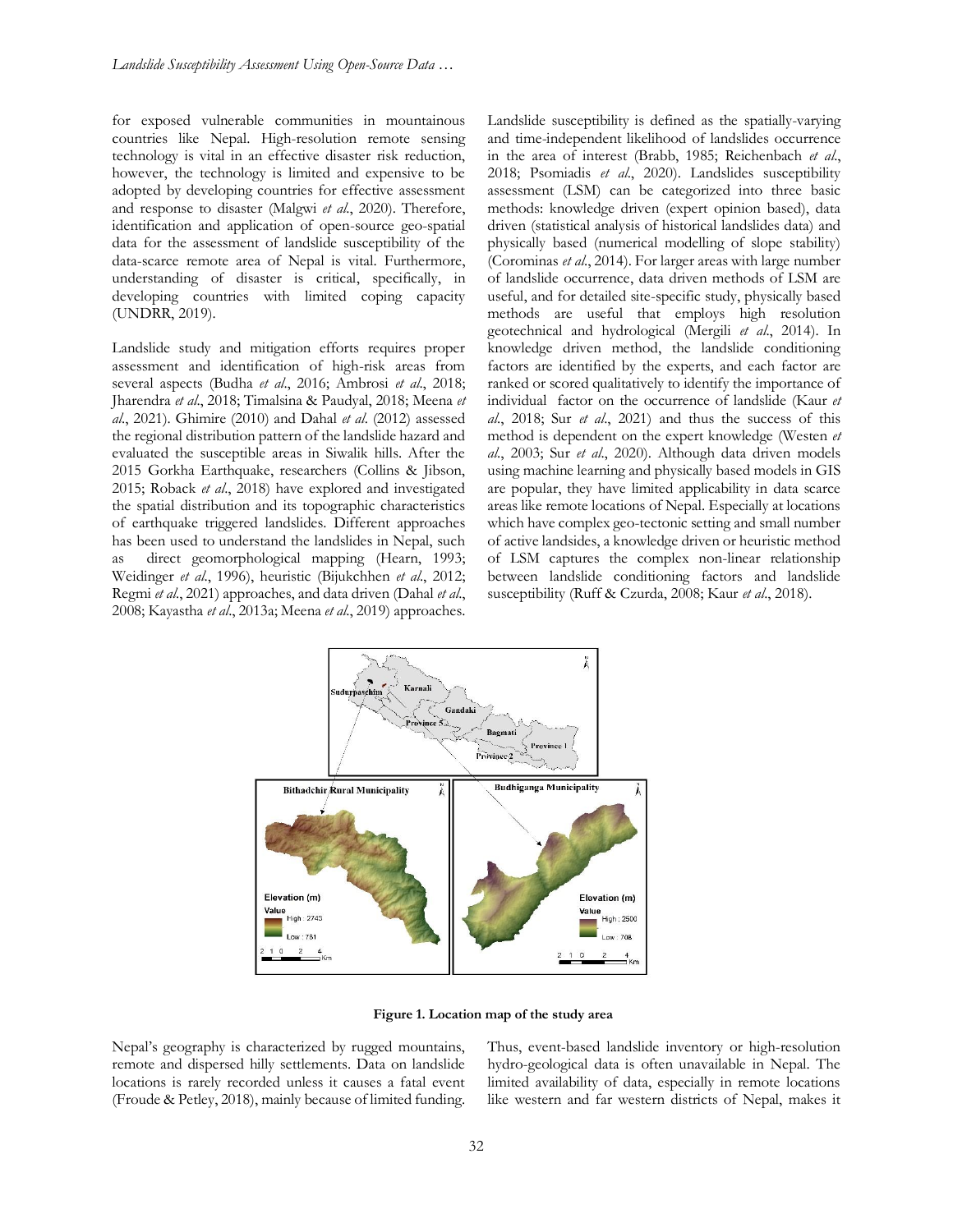impossible to use the data driven or physically based methods for LSM. In such locations, heuristic knowledge driven method is thus suitable. In this paper, an attempt is made to review the available open-source information and employ it to assess landslide susceptibility in data scarce area, in the Bithadchir Rural Municipality of Bajhang District and Budiganga Municipality of Bajura -District of far western Nepal (Fig. 1). We applied the knowledge driven method of LSM using five landslide conditioning factors (slope, aspect, landuse, geology and drainage distance). We used freely available data, open-source software and analytical tools to understand the landslide hazard scenario, suitable for upscaling in resource limited countries like Nepal. The results will help in proper land use planning of rural municipalities on Nepal and provide input for policy formulation on hazard assessment and development planning.

### **MATERIALS AND METHODS**

This study focuses on reviewing the available open-source information in the data scarce area of Nepal and explores

the application in understanding the landslide risk in the area, to inform policy makers, land use planners and geohazard experts to plan and propose necessary mitigation measures, and development activities. Specifically, Bithadchir Rural Municipality of Bajhang District and Budiganga Municipality of Bajura District in the Sudurpaschim Province of Nepal (Fig. 1) is taken as a case study to provide a baseline information for exploring the landslide hazard scenario in the data scarce areas of Nepal.

#### **Available open-source data**

Open-source data and models are the freely available information and software, which are usually free from any mechanisms of control, specifically used for humanitarian proposes like disaster understanding, aid and rehabilitation. This study restricts itself to the open-source geo-spatial data and software (QGIS) to evaluate its importance in understanding landslide risk in the data scarce environment.



**Figure 2. Methodological framework**

The topographical information required for understanding the landslide mechanism can be acquired from the global datasets of USGS (United States Geological Survey) (https://earthexplorer.usgs.gov/). Landsat images of 30 m resolution available in USGS server can be used to classify the vegetation index and understand the land use pattern. However, in the context of Nepal, regional database system of International Centre for Integrated Mountain Development (https://rds.icimod.org/) has provided the readily available land use map of 2010 obtained from processing Landsat8 images. Furthermore, it also provides the database for the geological data for Nepal. Open street map (https://www.geofabrik.de/) can provide information regarding the road, drainage and buildings, and are regularly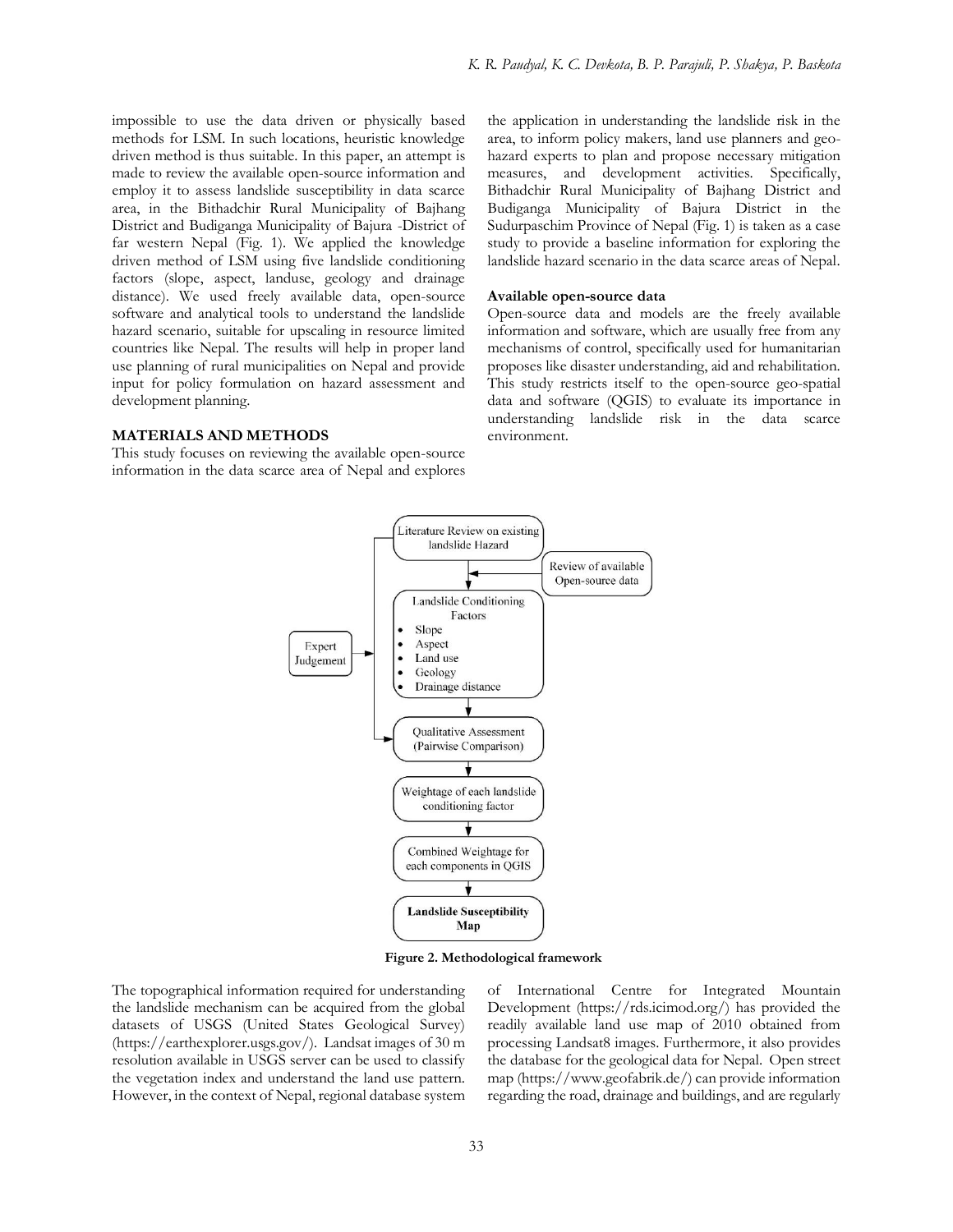updated by humanitarian agencies and openly accessible to any user. These data and software used for this study are freely available and can be used and accessed by any registered user. However, other coarse resolution geospatial data are also available which is applicable in the national or regional context (of larger area). These data include but are not limited to soil and rock information (https://data.isric.org/), sentinel images to monitor and understand landslide movement (https://earthexplorer.usgs.gov/) and precipitation information from Tropical Rainfall Measuring Mission (https://climatedataguide.ucar.edu/climate-data/trmmtropical-rainfall-measuring-mission).

### **Study area setting (Case Study)**

The Bithhadchir Rural Municipality has an area of 86 square kilometers and the Budhiganga Municipality has an area of 59 square kilometers. Elevation range in Bithadchir Rural Municipality varies from 781 m to 2743 m, and elevation range in Budhiganga Municipality varies from 708 m to 2500 m (Fig. 1). This study was carried out according to the methodological framework presented in (Fig. 2), emphasizing the application of open-source data and analytical models in Nepal. Firstly, a comprehensive review on existing landslide hazard and susceptibility maps produced under similar geoclimatic settings was made. Then, landslide conditioning factors were identified, based on the expert judgement, field investigation, and review of various literature (Bhandary *et al*., 2013; Kayastha *et al*., 2013b). The spatial data of the landslide conditioning factors are collected through the open sources data. The open-source spatial datasets and their spatial resolution used in this study are presented in Table 1. The opensource GIS software - QGIS was used to compile, manipulate and prepare each thematic map and produce the final susceptibility map. Qualitative assessment of the landslide conditioning factor based on the expert judgement, is carried out to rank and quantify the relative importance of a landslide conditioning factor. Finally, the combined weightage from the direct and indirect approaches were integrated in the GIS environment. We categorized the landslide susceptibility map into five susceptibility zones based on quantile classification, in order to evaluate the landslide susceptibility of the region.

|      |                        | Table 1. Open-source spatial dataset used in the study |                                 |
|------|------------------------|--------------------------------------------------------|---------------------------------|
| S.N. | Data                   | Source                                                 | <b>Scale/Spatial Resolution</b> |
|      | DEM                    | SRTM DEM (earthexplorer.usgs.gov)                      | 30 <sub>m</sub>                 |
|      | Drainage               | Open Street Map<br>(https://www.geofabrik.de/)         | NA                              |
|      | Landcover and land use | ICIMOD $(2013)$                                        | 30 <sub>m</sub>                 |
| 4    | Geology (Lithology)    | ICIMOD $(2007)$                                        | 1:1,000,000                     |

### **Landslide conditioning factors**

The basic landslide conditioning factors used in this study were slope, aspect, distance from stream, geology, and land use type. Shuttle Radar Topography Mission (SRTM) is a higher resolution (~30 m) digital elevation model (DEM) that is available freely with a decent consistency and accuracy. The SRTM DEM is processed further to derive other topographical landslide conditioning factors in QGIS i.e., slope and aspect.

Slope represents the steepness of the terrain and is an important factor for landslide occurrence. Landslide usually occurs in a steep slope (Saha *et al*., 2010) because shear stress is increased with steepness (Dai & Lee, 2001; Acharya *et al*., 2016) that reduces the stability of slope and causes failure. Slope (in degree) is categorized into four classes: 0- 20, 20-40, 40-60, and 60-90 (Fig. 3).

Aspect (slope direction) is generated from the SRTM DEM in QGIS. Aspect plays an important role in vegetation growth (Bobrowsky, 2008; Pourghasemi *et al*., 2013), precipitation pattern, discontinuities orientation, etc. (Devkota *et al*., 2011), that ultimately affects the stability of the slope. Based on the direction of slope, it is classified in nine classes: Flat, North, Northeast, East, Southeast, South, Southwest, West, Northwest, and North (Fig. 4).

Land use change disturbs the slope inclination, causes the disturbance in the slope materials, and affects the flow of the water causing the decrease in slope stability (Neaupane & Piantanakulchai, 2006; Hamza & Raghuvanshi, 2017). Accordingly, land use is categorized into six classes: Agricultural area, Forest, Shrubland, Barren Area, Grassland, and Water Body (Fig. 5).

Streams usually makes a slope susceptible to failure by either cutting the slope or eroding the slope materials. Moreover, it increases the saturation of the materials reducing the frictional strength (Mersha & Meten, 2020). Distance from stream is categorized into six categories for the assessment (Fig. 6).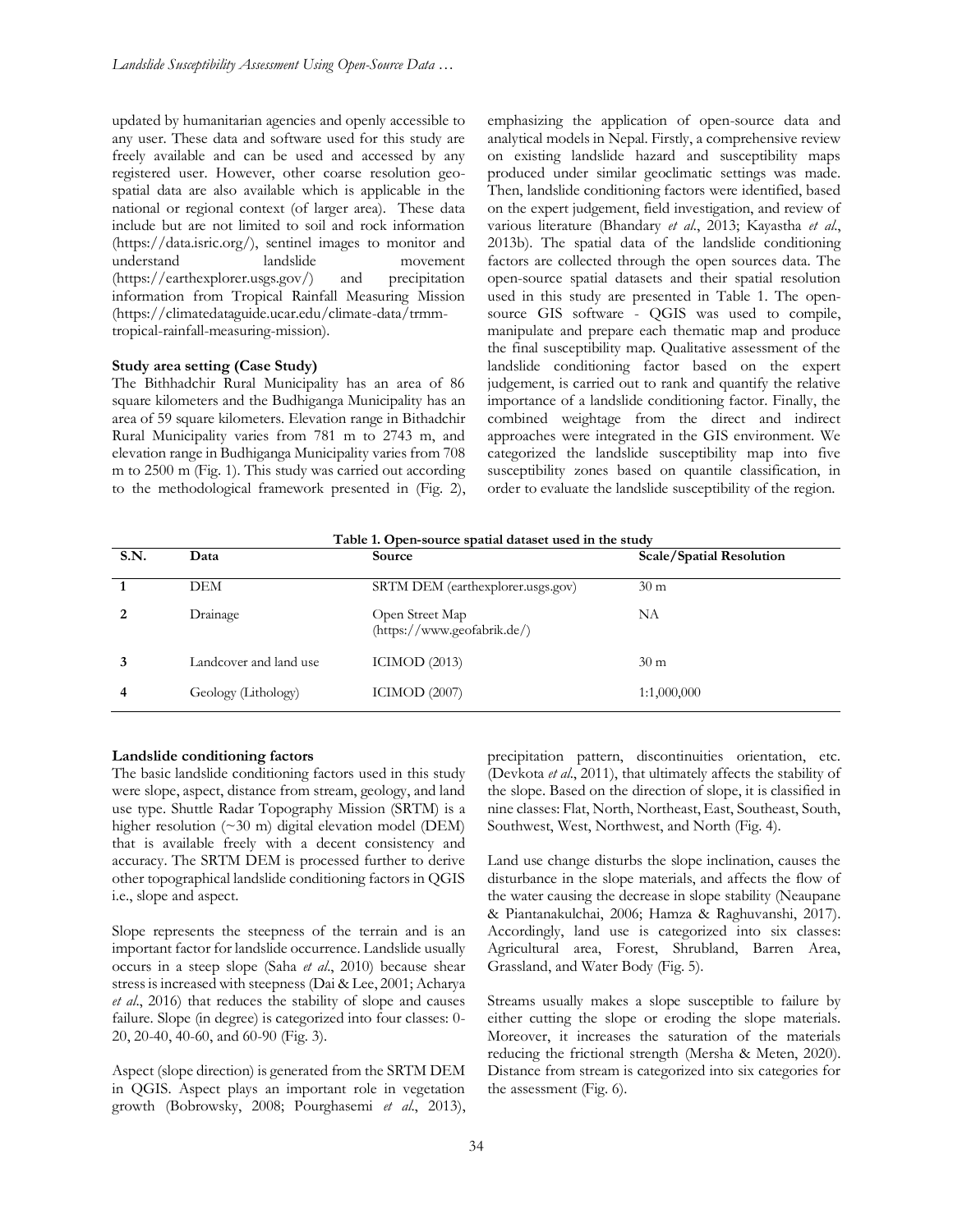

**Figure 3. Slope map of the study area**

**Figure 4. Aspect map of the study area**



**Figure 5. Land use map of the study area**

Geological factor represents the lithology of the area collected from openly available regional database system of ICIMOD (https://rds.icimod.org/). It identifies the relative strengths of the material, weathering and ground water conditions, etc. (Nepal *et al*., 2019), that can assess whether the precondition of the area is susceptible to landslides or not. Geology is categorized into six classes: Basic Rocks, Galyang Formation, Ranimatta Formation, Bu, Lakharpata Formation and Sallyani Gad Formation (Fig. 7).

### **Qualitative assessment of landslide susceptibility**

In this study, two methods of LSM from knowledge driven approach are applied and compared - direct and indirect methods. In indirect method, pair-wise comparison matrix is used to derive the weight of each landslide conditioning factor. However, in the direct approach, expert judgement was utilized to assess weight of subclasses in each landslide conditioning factor (Devkota *et al*., 2011). Finally, the total susceptibility score is calculated, which is the sum of the product of the weight of each parameter and subsequent weights of subclasses. For this analysis, the landslide susceptibility can be calculated based on equation (1).

$$
LS = \sum_{i=1}^{n} \sum_{j=1}^{m} W_i W_{ij}
$$
 (1)

Where,

LS = Landslide Susceptibility

 $W^{\vphantom{\dagger}}_i$  = Weight of the landslide conditioning factor from pair-wise comparison

 $W^{\vphantom{\dagger}}_{ij}$  = Weight of subclasses of landslide conditioning factor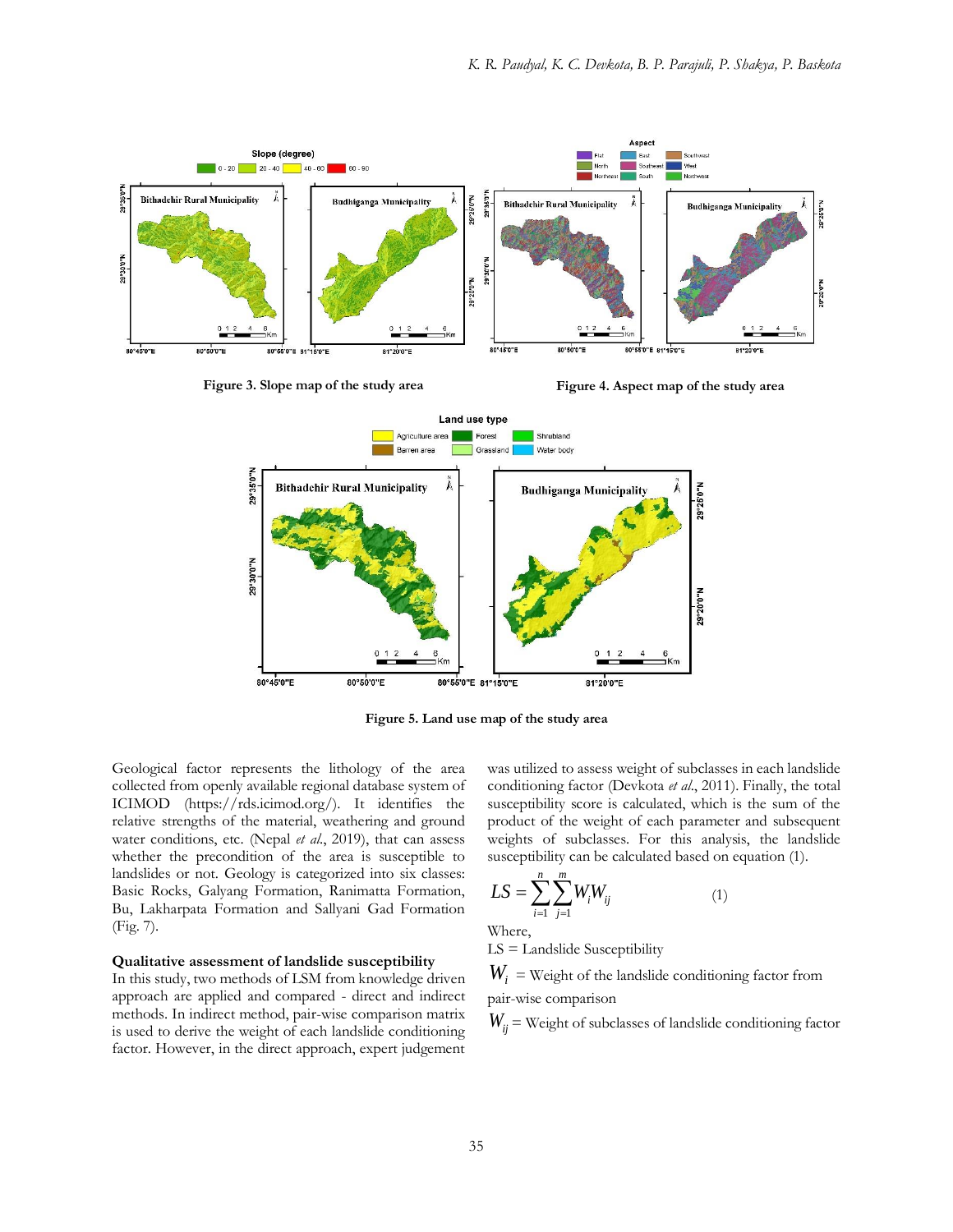

**Figure 6. Distance from drainage map of the study area**



**Figure 7. Geological map of the study area (ICIMOD, 2007)**

We used pairwise comparison to identify the relative importance of each landslide conditioning factor in a scale from 1 to 7. The pair-wise comparison matrix used in the indirect method is presented in Table 2. Pairwise weights of each landslide conditioning factor are input by expert judgement.

In the direct approach, expert judgement based on the site scenario and literature review is employed to assess the weightage of each sub-class of the landslide conditioning

factor presented in Table 3. The sub-classes were classified qualitatively in accordance to the presence and absence of landslides, and literature review. Each of the sub-classes were given weightage by the expert to quantify the importance of each sub-classes within a landslide condition factor. For this study, in direct approach, expert gave weight of each sub-classes between 1 and 4, where the higher weightage represents the higher susceptibility to landslides and vice versa.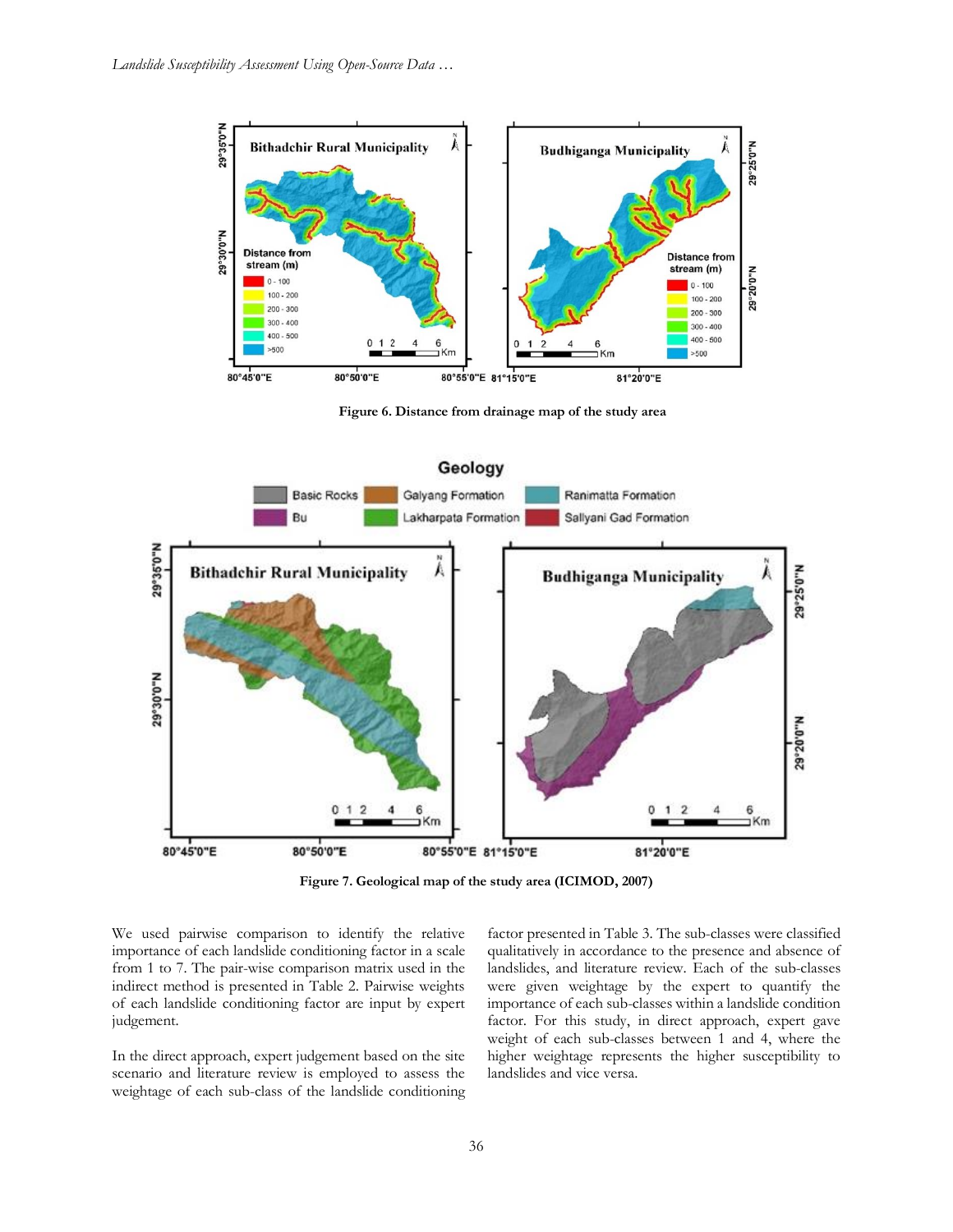| Factors  |      | <b>Slope</b> | Aspect | Land use | Geology | Distance from stream |
|----------|------|--------------|--------|----------|---------|----------------------|
| Slope    |      | 1.00         | 2.00   | 5.00     | 6.00    | 7.00                 |
| Aspect   |      | 0.50         | 1.00   | 3.00     | 3.00    | 4.00                 |
| Land use |      | 0.20         | 0.33   | 1.00     | 2.00    | 2.00                 |
| Geology  |      | 0.17         | 0.33   | 0.50     | 1.00    | 2.00                 |
| Distance | from |              |        |          |         |                      |
| stream   |      | 0.14         | 0.25   | 0.50     | 0.50    | 1.00                 |
| Weight   |      | 0.49         | 0.26   | 0.11     | 0.08    | 0.06                 |

**Table 2. Weightage of landslide conditioning factor using pair-wise comparison.**

**Table 3. Weightage of each sub-class of landslide conditioning factor using expert opinion.**

| Factors                         | Classification        | Weight         |
|---------------------------------|-----------------------|----------------|
|                                 | $0 - 20$              | 1              |
|                                 | $20 - 40$             | 4              |
| Slope Inclination (degree)      | $40 - 60$             | 3              |
|                                 | $60 - 90$             | 1              |
|                                 | Flat                  | $\mathbf{1}$   |
|                                 | N                     | $\overline{2}$ |
|                                 | <b>NE</b>             | 1              |
|                                 | E                     | $\overline{c}$ |
| <b>Slope Direction (Aspect)</b> | <b>SE</b>             | $\overline{c}$ |
|                                 | S                     | $\mathfrak{Z}$ |
|                                 | $\text{SW}$           | $\mathfrak z$  |
|                                 | W                     | $\overline{c}$ |
|                                 | <b>NW</b>             | $\mathbf{2}$   |
|                                 | $0 - 100$             | $\overline{4}$ |
|                                 | $100 - 200$           | $\overline{4}$ |
|                                 | $200 - 300$           | $\overline{2}$ |
| Distance from stream (m)        | $300 - 400$           | $\overline{2}$ |
|                                 | $400 - 500$           | 1              |
|                                 | > 500                 | 1              |
|                                 | Agriculture Area      | $\overline{2}$ |
|                                 | Barren Land           | $\overline{4}$ |
|                                 | Forest                | $\overline{4}$ |
| Land-use type                   | Grassland             | $\overline{c}$ |
|                                 | Shrubland             | $\overline{2}$ |
|                                 | Water body            | 1              |
|                                 | <b>Basic Rock</b>     | $\mathbf{1}$   |
|                                 | Bu                    | 1              |
| Geology                         | Galyang Formation     | 1              |
|                                 | Lakharpata Formation  | $\sqrt{2}$     |
|                                 | Ranimatta Formation   | $\mathfrak z$  |
|                                 | Salyani Gad Formation | $\overline{c}$ |
|                                 |                       |                |

# **Table 4. Percentage of Area in each susceptibility zones.**

| <b>Susceptibility Zones</b> | Percent of Area<br>(Bithadchir Rural Municipality) | Percent of Area<br>(Budhiganga Municipality) |
|-----------------------------|----------------------------------------------------|----------------------------------------------|
| Very Low                    | 20.71                                              | 29.79                                        |
| $_{\text{Low}}$             | 5.68                                               | 2.10                                         |
| Moderate                    | 24.75                                              | 23.37                                        |
| High                        | 33.64                                              | 32.29                                        |
| Verv High                   | 15.22                                              | 12.44                                        |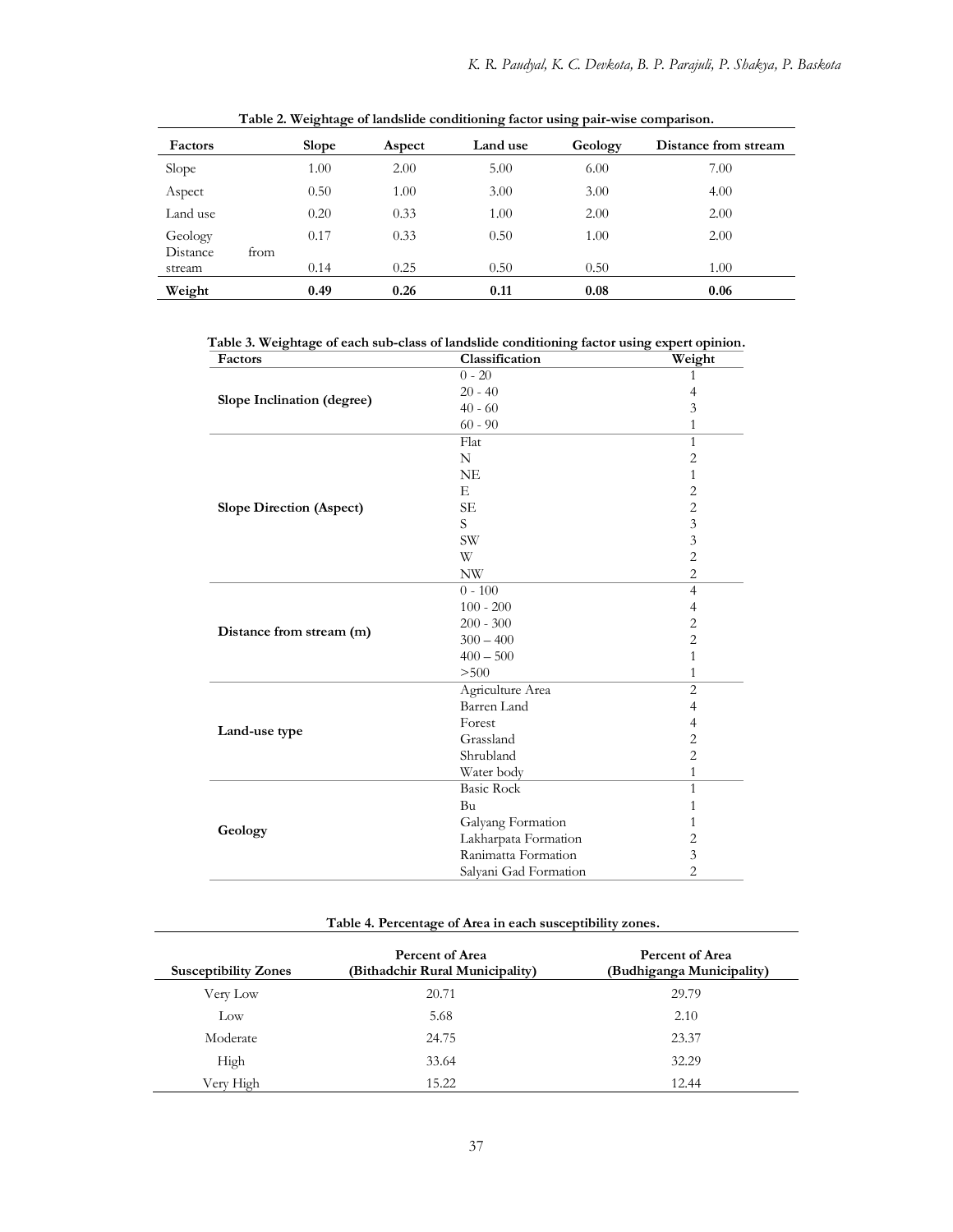### **RESULTS AND DISCUSSION**

The final evaluation score was assessed applying the weightage depicted in Table 2 and Table 3 on equation (1). The final evaluation score was classified by quantile classification to divide into five susceptibility zones: Very Low, Low, Moderate, High, and Very High; this classification is represented in Fig. 8. Forty eight percent of the area in Bithadchir rural municipality and 44 percent of area in Budhiganga municipality lie in high and very high landslides susceptibility region, Table 4.

Identification of the area susceptible to landslide hazards can recognize the area that requires an immediate intervention. The disaster risk reduction and mitigation activities can be prioritized in these areas, and detailed site investigation of the sites of major importance can be conducted. The result can be fruitful in the sustainable planning and implementation of development works (Corominas *et al*., 2014). It can help development planner and policy makers to grasp the accurate situation in the region to effectively allocate resources to cope with the issue. Although limited open-source data was available, this research effectively investigated and utilized available opensource geo-spatial information to assess the susceptibility of the area. The data sources and assessment strategy of this study can be applied in similar regional assessments. This result can serve as a baseline study for a preliminary feasibility assessment of development activities. Application of open source data plays an important role to understand disaster in data-scarce region, and evaluate the progress in the achievement of global targets of Sendai Framework for Disaster Risk Reduction (Li *et al*., 2019).

Designed with an aim of understanding the availability of open-source data in the context of Nepal, and utilizing the information in the practical context for rapid and easy method of landslides susceptibility assessment for remote areas of Nepal, our approach has some limitations as well. Firstly, we used square pixels as mapping units in this study. Slope units provide a geomorphological segmentation of the terrain between drainage and divide lines (Alvioli *et al*., 2016), and the code for this is also open-source and available freely. Secondly, limited number of landslide conditioning factors have been used in this study, so other factors such as rainfall, soil type, soil thickness, etc. which are openly available in relatively coarse resolution can be included in future analysis to improve the prediction rate for regional assessment. In McAdoo *et al*. (2018) investigated landslides distribution in the Sindhupalchowk district in central Nepal and found that the likelihood of landslide occurrence nearby poorly engineered roads is two-fold than on terrain without roads. Other data like rainfall, soil depth, and soil type can also be acquired using satellite based remote sensing but these need a calibration using ground observations, thus hindering the rapid and easy approach of LSM applicable in rural areas of Nepal. Advanced data driven machine learning techniques like artificial neural networks, random forest, gradient boosting, etc. can be applied in future research (Reichenbach *et al*., 2018; Merghadi *et al*., 2020). However, in context of limited data on past occurrence of landslides, like that in our case, these models have to be firstly tested and optimized, and this process also needs an input from the heuristic approach for calibration. The knowledge driven approach is expert dependent and cannot guarantee the reproduction of same results when different experts investigate the same study area (Ruff & Czurda, 2008; Kaur *et al*., 2018).

Landslide occurrences in Nepal are a function of the inherently weak geology and physiography of slopes, combined with triggers such as heavy monsoon rainfall, cloudburst, and earthquakes. These factors vary in different physiographic, geologic, and climatic zones. Landslides understanding can be improved through the accurate analysis of preconditions including physiographic conditions, climatic zones, and geologic scenario of an area that affects the terrain (Upreti, 2001). The potential sites for landslides are found at and adjacent to the adverse geological structures like active faults and brittle shear zones (Timalsina & Paudyal, 2018), axis of tight folds, abundant shear zones and deep weathering. Furthermore, evaluation of the geological, geomorphological, and hydrological situations that led to past landslides can provide valuable insights and information to precisely predict the occurrence of the future failures. Therefore, the data of rainfall and geological maps are the utmost important for landslide hazard and ultimately the risk evaluation. However, both of these data and maps are not openly available online. The Department of Hydrology and Meteorology (DHM) provides the data of rainfall. Similarly, geological map of Nepal and data of seismicity can be brought from the Department of Mines and Geology (DMG). Some of such maps and data are available from the Tribhuvan University Central Library (TUCL) and related departments of Hydrology and Metrology and Geology. One has to pay for such data and maps to release from the government agencies. Therefore, this information can be rated as semi-open or can be rated in easily available but not openly available group. Similarly, aerial photographs are commonly used to map existing landslides, detect the locations of potential landslides, and identify the surface expressions of present and historical landslides. Although aerial imageries can also be an effective tool to detect change and identify landslides in the area, it requires complex techniques and experience to evaluate accurately (Yagi, 2011). Furthermore, in the context of Nepal Himalaya, aerial photos are not found as open access. Department of Survey of Government of Nepal provides such aerial photos with certain cost. In these regards, landslide risk assessment based on the openly available sources is challenging. In this situation, preparation of landslide susceptibility mapping can only be the most suitable technique for landslide sensitivity assessment and its risks.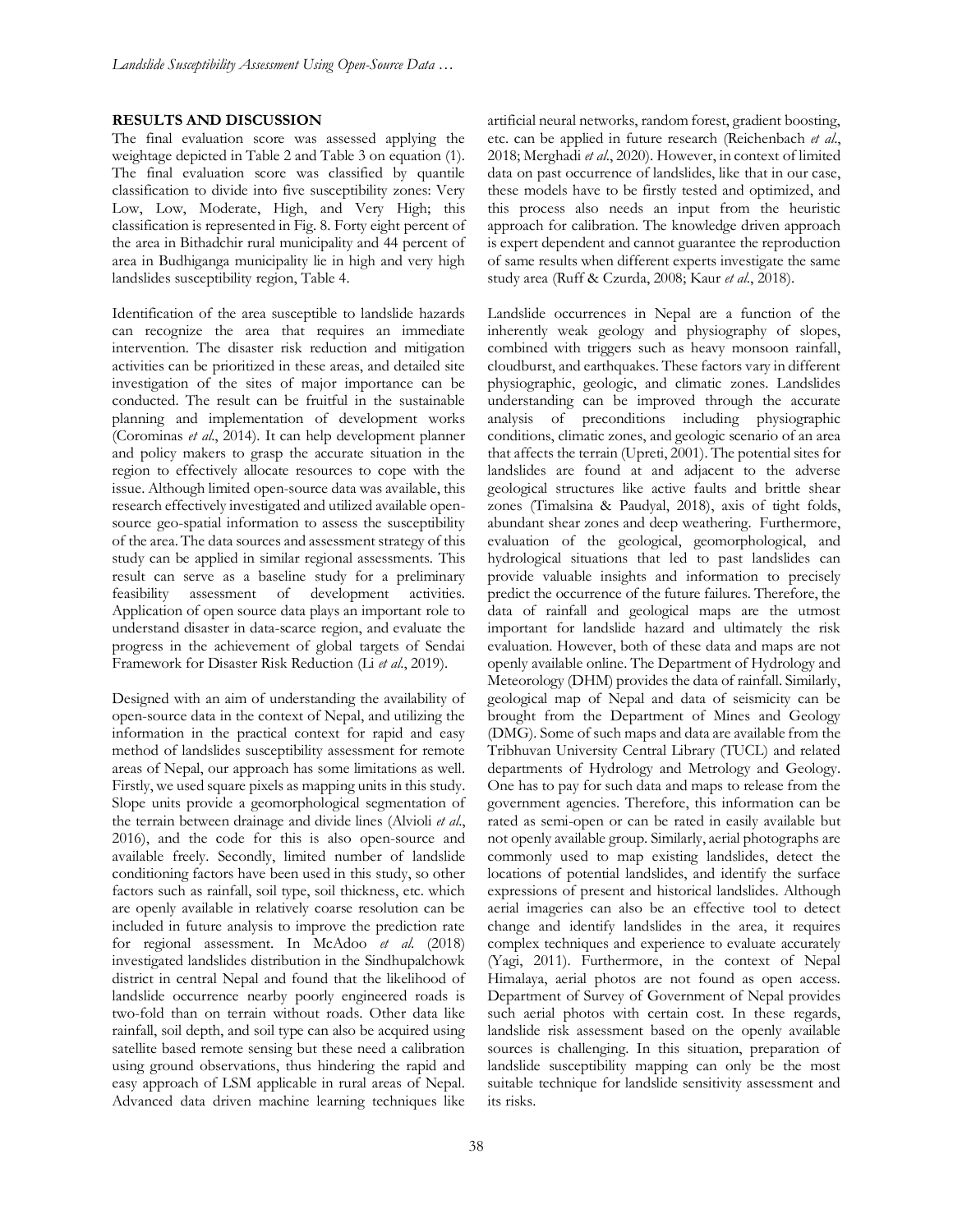

**Figure 8. Landslide susceptibility map of the study area.**

|                         | r abie bi vandation of fandonde buoleptibility map.<br><b>Landslide Location</b> |              |                            |  |
|-------------------------|----------------------------------------------------------------------------------|--------------|----------------------------|--|
| Municipality            | Longitude                                                                        | Latitude     | <b>Susceptibility Zone</b> |  |
|                         | 80°47'44.88"                                                                     | 29°32'5.64"  | Very High                  |  |
|                         | 80°47'42.36"                                                                     | 29°32'5.64"  | Very High                  |  |
|                         | 80°48'3.96"                                                                      | 29°32'0.6"   | High                       |  |
|                         | 80°49'7.32"                                                                      | 29°32'2.04"  | High                       |  |
| <b>Bithadchir Rural</b> | 80°46'39.36"                                                                     | 29°31'37.56" | High                       |  |
| Municipality            | 80°46'37.56"                                                                     | 29°31'36.12" | High                       |  |
|                         | 80°46'40.08"                                                                     | 29°31'37.2"  | High                       |  |
|                         | 80°49'46.56"                                                                     | 29°30'12.6"  | High                       |  |
|                         | 80°49'17.4"                                                                      | 29°31'41.52" | High                       |  |
|                         | 80°53'14.64"                                                                     | 29°26'58.2"  | High                       |  |
|                         | 81°20'37.32"                                                                     | 29°24'16.2"  | Moderate                   |  |
|                         | 81°23'26.16"                                                                     | 29°23'42.72" | Very High                  |  |
|                         | 81°19"32.52"                                                                     | 29°23'42"    | Low                        |  |
|                         | 81°20"24.36"                                                                     | 29°22'57"    | High                       |  |
| Budhiganga              | 81°16'35.76"                                                                     | 29°21'11.88" | Very High                  |  |
| Municipality            | 81°20'51.72"                                                                     | 29°23'11.76" | High                       |  |
|                         | 81°21'34.92"                                                                     | 29°22'50.88" | Very High                  |  |
|                         | 81°21'18"                                                                        | 29°22'38.28" | High                       |  |
|                         | 81°22'37.2"                                                                      | 29°23'17.88" | Very High                  |  |
|                         | 81°15'27"                                                                        | 29°19'27.48" | Very High                  |  |

## **Table 5. Validation of landslide susceptibility map.**

### **Validation of landslide susceptibility map**

Landslide inventory of Bithadchir rural municipality and Budhiganga municipality is prepared digitizing 10 landslide points each using the multi-temporal Google Earth images. Using the spatial analysis in QGIS, the susceptibility zones of each point is analyzed (Table 5). The results depicts that most of the landslide points lies on the very high and high susceptible zones, presenting the accuracy of the prepared susceptibility map. However, the precise estimation of the slope stability requires a deterministic approach using the physical parameters.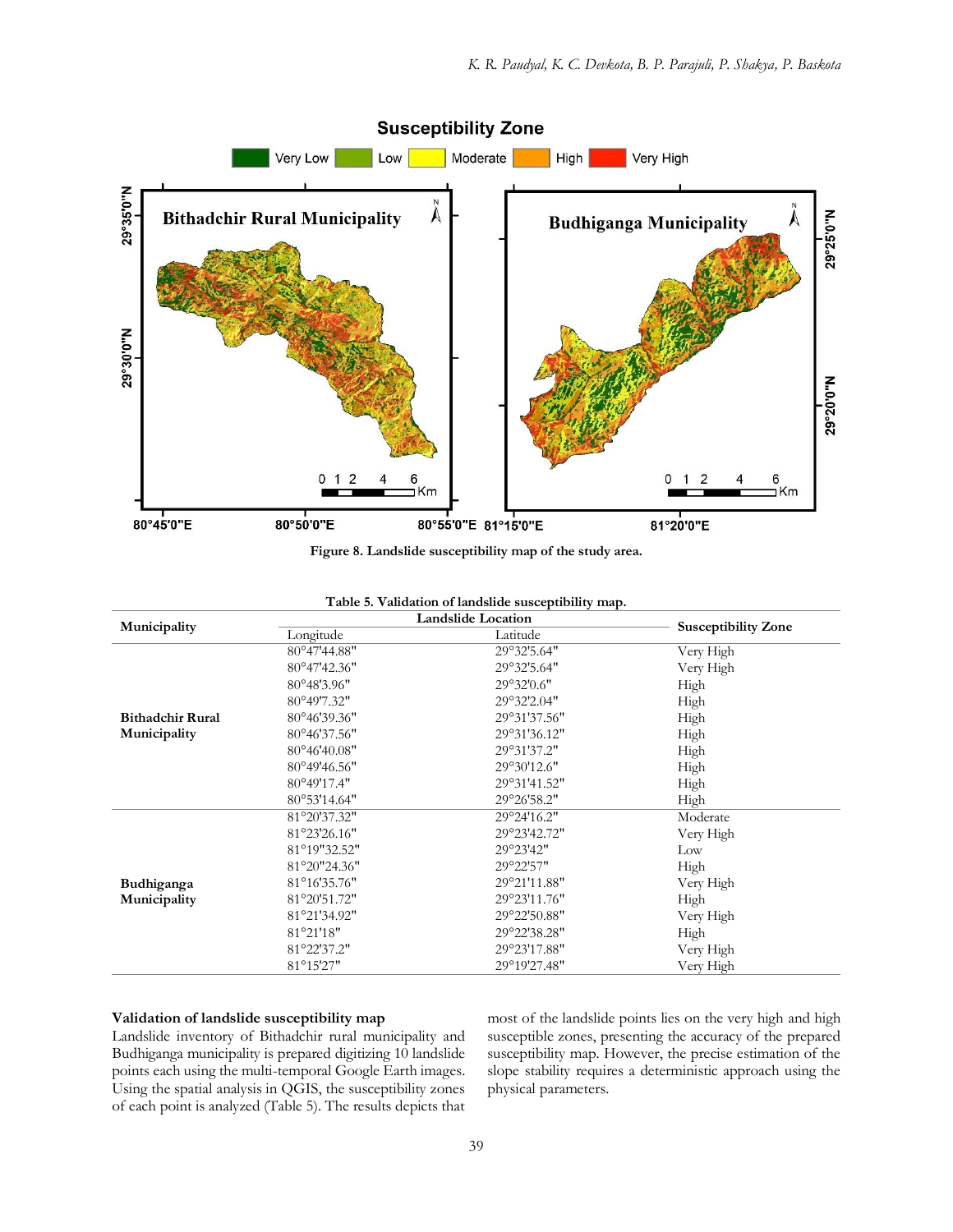### **CONCLUSIONS**

This study has used the available open-source data for landslide sensitivity and risk assessment in the data scarce remote region of Nepal Himalaya. An attempt is made to evaluate susceptibility of the landslide using open-source analytical tools as a preliminary information of landslide hazard evaluation. The present review paper assumes that the preparation of susceptibility mapping using open and semi-open data is a way to assess the risk. It assesses the landslide susceptibility of the Bithhadchir Rural Municipality (Bajhang District) and Budiganga Municipality (Bajura District) of the Sudurpaschim Province as a case study. Remote areas of Nepal often lack data about the past landslide occurrences, so we assessed landslide susceptibility using expert knowledge and limited data in a free and open-source environment. We employed expert judgment to quantify the complex relationship between the causative factors to cause a landslide event; the combined final score for an area was categorized into five susceptibility zones: Very Low, Low, Moderate, High, and Very High. Slope and aspect were identified to be the major determinants for the assessment. The results can be used as baseline information for the detailed site investigation, and planning phase of the development scheme. Moreover, this research also uses the available open-source geo-spatial data, reports, research papers available online which can also be used for the future researches in other wider region of Nepal Himalaya where there is sparse database of landslides.

#### **ACKNOWLEDGEMENTS**

The initial draft manuscript was supported by the Data Innovation Fund program led by the World Bank's Development Economics Data Group and funded by the Trust Fund for Statistical Capacity Building III. Authors are greateful towards the Practical Action Family and Mr. Kaushal Gyawali, Mr. Nirdesh Nepal and Mr. Jharendra K.C. for their valuable contributions during the manuscript preparation.

#### **AUTHOR CONTRIBUTIONS**

KRP and KCD have equal contribution for data collection, data analysis and interpretation and final manuscript preparation. BPP, PS and PB have the role for manuscript review, data analysis, figure preparation and financial collaboration to carry out this research.

#### **CONFLICT OF INTEREST**

The authors declare no competing interests.

### **DATA AVAILABILITY STATEMENT**

The data that support the findings of this study are available from the corresponding author, upon reasonable request.

### **REFERENCES**

Acharya, T.D., Mainali, S.C., Yang, I.T., & Lee, D.H. (2016). Analysis of Jure Landslide dam, Sindhupalchowk Using GIS and Remote Sensing. *ISPRS - International Archives of the Photogrammetry, Remote Sensing and Spatial Information Sciences, XLI-B6*, 201-203.

- Alvioli, M., Marchesini, I., Reichenbach, P., Rossi, M., Ardizzone, F., Fiorucci, F., & Guzzetti, F. (2016). Automatic delineation of geomorphological slope units with r. slopeunits v1. 0 and their optimization for landslide susceptibility modeling. *Geoscientific Model Development, 9*(11), 3975-3991.
- Ambrosi, C., Strozzi, T., Scapozza, C., & Wegmüller, U. (2018). Landslide hazard assessment in the Himalayas (Nepal and Bhutan) based on Earth-Observation data. *Engineering Geology, 237*, 217-228. doi:10.1016/j.enggeo.2018.02.020.
- Bhandary, N.P., Yatabe, R., Dahal, R.K., Hasegawa, S., & Inagaki, H. (2013). Areal distribution of large-scale landslides along highway corridors in central Nepal. *Georisk: Assessment and Management of Risk for Engineered Systems and Geohazards, 7*(1), 1- 20. doi:10.1080/17499518.2012.743377.
- Bijukchhen, S.M., Kayastha, P., & Dhital, M.R. (2012). A comparative evaluation of heuristic and bivariate statistical modelling for landslide susceptibility mappings in Ghurmi– Dhad Khola, east Nepal. *Arabian Journal of Geosciences, 6*(8), 2727-2743. doi:10.1007/s12517-012-0569-7.
- Bobrowsky, P.T. (2008). Landslides processes, prediction and land use, American Geographical Union, water resources monograph 18, Roy C. Sidle and Hirotaka Ochiai (2006). *Landslides, 5*(2), 241-241. doi:10.1007/s10346-008-0119-2.
- Brabb, E.E. (1985). *Innovative approaches to landslide hazard and risk mapping.* Paper presented at the International Landslide Symposium Proceedings, Toronto, Canada.
- Budha, P.B., Paudyal, K., & Ghimire, M. (2016). Landslide susceptibility mapping in eastern hills of Rara Lake, western Nepal. *Journal of Nepal Geological Society, 50*(1), 125-131.
- Chaulagain, H., Rodrigues, H., Silva, V., Spacone, E., & Varum, H. (2015). Seismic risk assessment and hazard mapping in Nepal. *Natural Hazards, 78*(1), 583-602. doi:10.1007/s11069- 015-1734-6.
- Collins, B.D., & Jibson, R.W. (2015). Assessment of existing and potential landslide hazards resulting from the April 25, 2015 Gorkha, Nepal earthquake sequence (2015-1142), Reston, VA. Retrieved April 25, 2020 from http://pubs.er.usgs.gov/ publication/ofr20151142.
- Corominas, J., van Westen, C., Frattini, P., Cascini, L., Malet, J.- P., Fotopoulou, S., Catani, F., Van Den Eeckhaut, M., Mavrouli, O., Agliardi, F., Pitilakis, K., Winter, M.G., Pastor, M., Ferlisi, S., Tofani, V., Hervás, J., & Smith, J.T. (2014). Recommendations for the quantitative analysis of landslide risk. *Bulletin of Engineering Geology and the Environment, 73*(2), 209-263.
- Dahal, R.K., Hasegawa, S., Bhandary, N.P., Poudel, P.P., Nonomura, A., & Yatabe, R. (2012). A replication of landslide hazard mapping at catchment scale. *Geomatics, Natural Hazards and Risk, 3*(2), 161-192. doi:10.1080/19475705.2011.629007.
- Dahal, R.K., Hasegawa, S., Nonomura, A., Yamanaka, M., Dhakal, S., & Paudyal, P. (2008). Predictive modelling of rainfall-induced landslide hazard in the Lesser Himalaya of Nepal based on weights-of-evidence. *Geomorphology, 102*(3-4), 496-510.
- Dahlquist, M.P., & West, A.J. (2019). Initiation and runout of post‐seismic debris flows: Insights from the 2015 Gorkha earthquake. *Geophysical Research Letters, 46*(16), 9658-9668. doi:10.1029/2019gl083548.
- Dai, F.C., & Lee, C.F. (2001). Terrain-based mapping of landslide susceptibility using a geographical information system: a case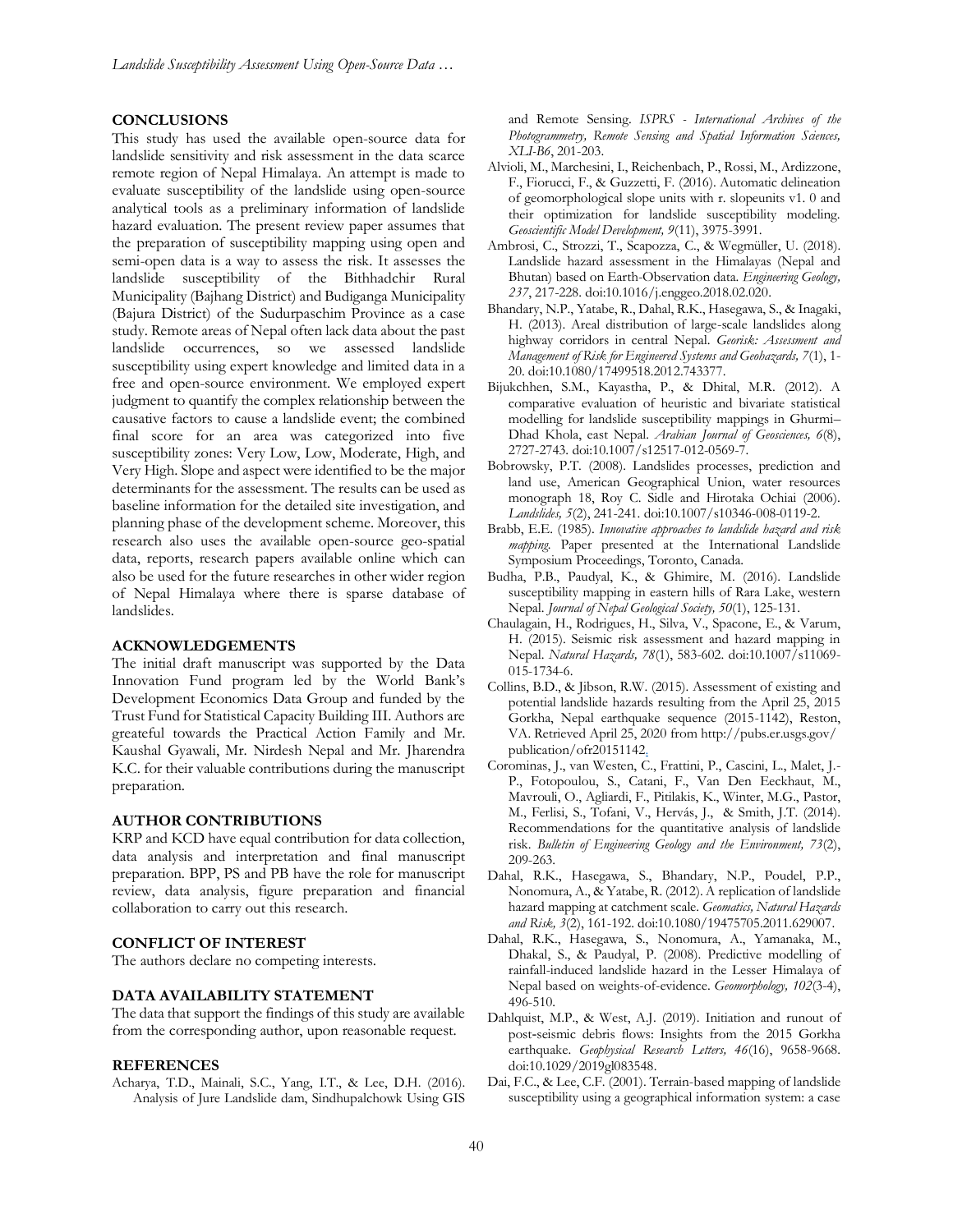study. *Canadian Geotechnical Journal, 38*(5), 911-923. doi:10.1139/t01-021.

- Devkota, K.C., Park, D.K., Kim, T.H., & Oh, J.R. (2011). *GIS based Landslide Susceptibility Prediction for Mt. Umyeon, Seoul.* Paper presented at the Proceedings of KSEG 2011 Fall Conference, November 10-11, 2011.
- Devkota, K.C., Regmi, A.D., Pourghasemi, H.R., Yoshida, K., Pradhan, B., Ryu, I.C., Dhital, M.R., & Althuwaynee, O.F. (2013). Landslide susceptibility mapping using certainty factor, index of entropy and logistic regression models in GIS and their comparison at Mugling–Narayanghat road section in Nepal Himalaya. *Natural Hazards, 65*(1), 135-165. doi:10.1007/s11069-012-0347-6.
- DHM. (2017). *Observed Climate Trend Analysis in the Districts and Physiographic Regions of Nepal (1971-2014)*. Kathmandu: Department of Hydrology and Meteorology.
- Froude, M.J., & Petley, D.N. (2018). Global fatal landslide occurrence from 2004 to 2016. *Natural Hazards and Earth System Sciences, 18*(8), 2161-2181.
- Gallina, V., Torresan, S., Critto, A., Sperotto, A., Glade, T., & Marcomini, A. (2016). A review of multi-risk methodologies for natural hazards: Consequences and challenges for a climate change impact assessment. *Journal of Environmental Management, 168*, 123-132. doi:10.1016/j.jenvman.2015.11.011
- Ghimire, M. (2010). Landslide occurrence and its relation with terrain factors in the Siwalik Hills, Nepal: case study of susceptibility assessment in three basins. *Natural Hazards, 56*(1), 299-320. doi:10.1007/s11069-010-9569-7.
- Gnyawali, K.R., Zhang, Y., Wang, G., Miao, L., Pradhan, A.M. S., Adhikari, B.R., & Xiao, L. (2019). Mapping the susceptibility of rainfall and earthquake triggered landslides along China– Nepal highways. *Bulletin of Engineering Geology and the Environment*, *79*, 587-601. doi:10.1007/s10064-019-01583-2.
- Hamza, T., & Raghuvanshi, T.K. (2017). GIS based landslide hazard evaluation and zonation – A case from Jeldu District, Central Ethiopia. *Journal of King Saud University - Science, 29*(2), 151-165. doi:10.1016/j.jksus.2016.05.002.
- Hearn, G.J. (1993). Rapid geomorphological reconnaissance survey for road alignment in West Nepal. *Bulletin of the International Association of Engineering Geology - Bulletin de l'Association Internationale de Géologie de l'Ingénieur, 48*(1), 59-68. doi:10.1007/bf02594976.
- ICIMOD. (2007). *Geology of Nepal*. Kathmandu, Nepal: ICIMOD.
- ICIMOD. (2013). *Land cover of Nepal 2010*. Kathmandu, Nepal: ICIMOD.
- Jelínek, R., Hervás, J., & Wood, M. (2007). *Risk Mapping of Landslides in New Member States.* Unisdr Org.
- Jharendra, K., Gautam, D., Neupane, P., & Paudyal, K.R. (2018). Landslide inventory mapping and assessment along the Ramche-Jharlang area in Dhading, Rasuwa and Nuwakot districts, Lesser Himalaya Central Nepal. *Journal of Nepal Geological Society, 55*(1), 103-108.
- Kaur, H., Gupta, S., Parkash, S., & Thapa, R. (2018). Knowledgedriven method: a tool for landslide susceptibility zonation (LSZ). *Geology, Ecology, and Landscapes*, 1-15.
- Kayastha, P., Dhital, M.R., & De Smedt, F. (2013a). Application of the analytical hierarchy process (AHP) for landslide susceptibility mapping: A case study from the Tinau watershed, west Nepal. Computers & Geosciences, 52, 398-408. doi:10.1016/j.cageo.2012.11.003.
- Kayastha, P., Dhital, M.R., & Smedt, F.D. (2013b). Evaluation of the consistency of landslide susceptibility mapping: a case study from the Kankai watershed in east Nepal. *Landslides, 10*(6), 785-799. doi:10.1007/s10346-012-0361-5.
- Li, G., Zhao, J., Murray, V., Song, C., & Zhang, L. (2019). Gap analysis on open data interconnectivity for disaster risk research. *Geo-spatial Information Science, 22*(1), 45-58. doi:10.1080/10095020.2018.1560056.
- Malgwi, M.B., Fuchs, S., & Keiler, M. (2020). A generic physical vulnerability model for floods: review and concept for datascarce regions. *Natural Hazards and Earth System Sciences, 20*(7), 2067-2090. doi:10.5194/nhess-20-2067-2020.
- McAdoo, B.G., Quak, M., Gnyawali, K.R., Adhikari, B.R., Devkota, S., Rajbhandari, P.L., & Sudmeier-Rieux, K. (2018). Roads and landslides in Nepal: how development affects environmental risk. *Natural Hazards and Earth System Sciences, 18*(12), 3203-3210. doi:10.5194/nhess-18-3203-2018.
- Meena, S., Ghorbanzadeh, O., & Blaschke, T. (2019). A Comparative Study of Statistics-Based Landslide Susceptibility Models: A Case Study of the Region Affected by the Gorkha Earthquake in Nepal. *ISPRS International Journal of Geo-Information, 8*(2), 94. doi:10.3390/ijgi8020094.
- Meena, S.R., Albrecht, F., Hölbling, D., Ghorbanzadeh, O., & Blaschke, T. (2021). Nepalese landslide information system (NELIS): a conceptual framework for a web-based geographical information system for enhanced landslide risk management in Nepal. *Natural Hazards and Earth System Sciences, 21*(1), 301-316. doi:10.5194/nhess-21-301-2021.
- Merghadi, A., Yunus, A.P., Dou, J., Whiteley, J., ThaiPham, B., Bui, D.T., Avtar, R., & Abderrahmane, B. (2020). Machine learning methods for landslide susceptibility studies: A comparative overview of algorithm performance. *Earth-Science Reviews*, *207*, 103225. doi:https://doi.org/10.1016/j.earscirev .2020.103225.
- Mergili, M., Marchesini, I., Alvioli, M., Metz, M., Schneider-Muntau, B., Rossi, M., & Guzzetti, F. (2014). A strategy for GIS-based 3-D slope stability modelling over large areas. *Geoscientific Model Development, 7*(6), 2969-2982.
- Mersha, T., & Meten, M. (2020). GIS-based landslide susceptibility mapping and assessment using bivariate statistical methods in Simada area, northwestern Ethiopia. *Geoenvironmental Disasters, 7*(1), 20. doi:10.1186/s40677-020- 00155-x.
- Neaupane, K.M., & Piantanakulchai, M. (2006). Analytic network process model for landslide hazard zonation. *Engineering Geology, 85*(3-4), 281-294. doi:10.1016/j.enggeo.2006.02.003.
- Nepal, N., Chen, J., Chen, H., Wang, X.A., & Pangali Sharma, T.P. (2019). Assessment of landslide susceptibility along the Araniko Highway in Poiqu/Bhote Koshi/Sun Koshi Watershed, Nepal Himalaya. *Progress in Disaster Science, 3*, 100037. doi:10.1016/j.pdisas.2019.100037.
- Pourghasemi, H.R., Moradi, H.R., Fatemi Aghda, S.M., Gokceoglu, C., & Pradhan, B. (2013). GIS-based landslide susceptibility mapping with probabilistic likelihood ratio and spatial multi-criteria evaluation models (North of Tehran, Iran). *Arabian Journal of Geosciences, 7*(5), 1857-1878. doi:10.1007/s12517-012-0825-x.
- Psomiadis, E., Papazachariou, A., Soulis, K., Alexiou, D.-S., & Charalampopoulos, I. (2020). Landslide Mapping and Susceptibility Assessment Using Geospatial Analysis and Earth Observation Data. *Land, 9*(5), 133. doi:10.3390/land9050133.
- Regmi, A.D., Dhital, M.R., Zhang, J.-Q., Su, L.-J., & Chen, X.-Q. (2016). Landslide susceptibility assessment of the region affected by the 25 April 2015 Gorkha earthquake of Nepal. *Journal of Mountain Science, 13*(11), 1941-1957. doi:10.1007/s11629-015-3688-2.